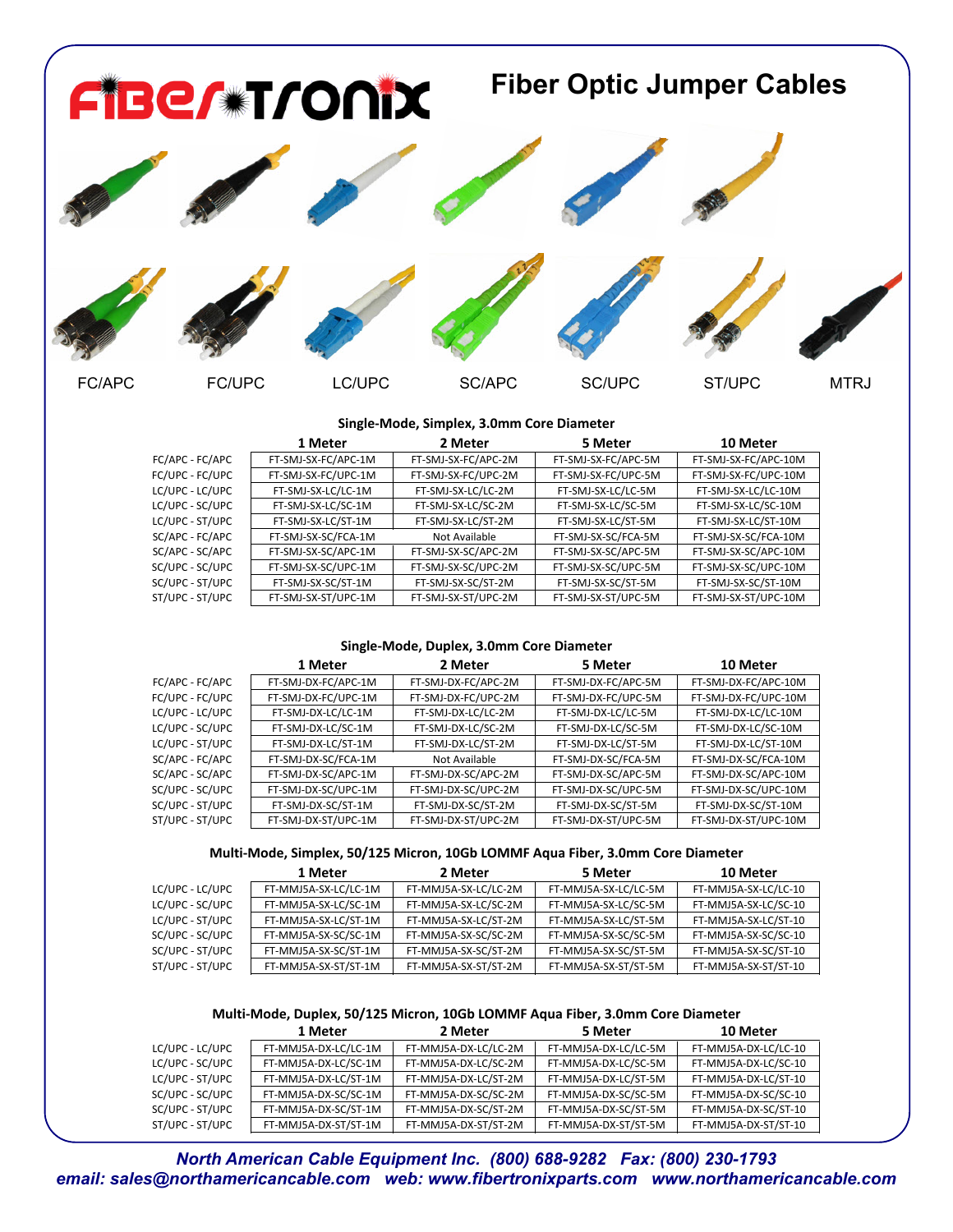

# **Fiber Optic Jumper Cables**

### **Multi-Mode, Simplex, 50/125 Micron, 3.0mm Core Diameter**

|                 | 1 Meter              | 2 Meter              | 5 Meter              | 10 Meter              |
|-----------------|----------------------|----------------------|----------------------|-----------------------|
| FC/UPC - FC/UPC | FT-MMJ5-SX-FC/UPC-1M | FT-MMJ5-SX-FC/UPC-2M | FT-MMJ5-SX-FC/UPC-5M | FT-MMJ5-SX-FC/UPC-10M |
| LC/UPC - LC/UPC | FT-MMJ5-SX-LC/LC-1M  | FT-MMJ5-SX-LC/LC-2M  | FT-MMJ5-SX-LC/LC-5M  | FT-MMJ5-SX-LC/LC-10M  |
| LC/UPC - SC/UPC | FT-MMJ5-SX-LC/SC-1M  | FT-MMJ5-SX-LC/SC-2M  | FT-MMJ5-SX-LC/SC-5M  | FT-MMJ5-SX-LC/SC-10M  |
| LC/UPC - ST/UPC | FT-MMJ5-SX-LC/ST-1M  | FT-MMJ5-SX-LC/ST-2M  | FT-MMJ5-SX-LC/ST-5M  | FT-MMJ5-SX-LC/ST-10M  |
| SC/UPC - SC/UPC | FT-MMJ5-SX-SC/UPC-1M | FT-MMJ5-SX-SC/UPC-2M | FT-MMJ5-SX-SC/UPC-5M | FT-MMJ5-SX-SC/UPC-10M |
| SC/UPC - ST/UPC | FT-MMJ5-SX-SC/ST-1M  | FT-MMJ5-SX-SC/ST-2M  | FT-MMJ5-SX-SC/ST-5M  | FT-MMJ5-SX-SC/ST-10M  |
| ST/UPC - ST/UPC | FT-MMJ5-SX-ST/UPC-1M | FT-MMJ5-SX-ST/UPC-2M | FT-MMJ5-SX-ST/UPC-5M | FT-MMJ5-SX-ST/UPC-10M |

### **Multi-Mode, Duplex, 50/125 Micron, 3.0mm Core Diameter**

|                 | 1 Meter              | 2 Meter              | 5 Meter              | 10 Meter              |
|-----------------|----------------------|----------------------|----------------------|-----------------------|
| FC/UPC - FC/UPC | FT-MMJ5-DX-FC/UPC-1M | FT-MMJ5-DX-FC/UPC-2M | FT-MMJ5-DX-FC/UPC-5M | FT-MMJ5-DX-FC/UPC-10M |
| LC/UPC - LC/UPC | FT-MMJ5-DX-LC/LC-1M  | FT-MMJ5-DX-LC/LC-2M  | FT-MMJ5-DX-LC/LC-5M  | FT-MMJ5-DX-LC/LC-10M  |
| LC/UPC - SC/UPC | FT-MMJ5-DX-LC/SC-1M  | FT-MMJ5-DX-LC/SC-2M  | FT-MMJ5-DX-LC/SC-5M  | FT-MMJ5-DX-LC/SC-10M  |
| LC/UPC - ST/UPC | FT-MMJ5-DX-LC/ST-1M  | FT-MMJ5-DX-LC/ST-2M  | FT-MMJ5-DX-LC/ST-5M  | FT-MMJ5-DX-LC/ST-10M  |
| SC/UPC - SC/UPC | FT-MMJ5-DX-SC/UPC-1M | FT-MMJ5-DX-SC/UPC-2M | FT-MMJ5-DX-SC/UPC-5M | FT-MMJ5-DX-SC/UPC-10M |
| SC/UPC - ST/UPC | FT-MMJ5-DX-SC/ST-1M  | FT-MMJ5-DX-SC/ST-2M  | FT-MMJ5-DX-SC/ST-5M  | FT-MMJ5-DX-SC/ST-10M  |
| ST/UPC - ST/UPC | FT-MMJ5-DX-ST/UPC-1M | FT-MMJ5-DX-ST/UPC-2M | FT-MMJ5-DX-ST/UPC-5M | FT-MMJ5-DX-ST/UPC-10M |
|                 |                      |                      |                      |                       |

#### **Multi-Mode, Duplex, 50/125 Micron, 2.0mm Core Diameter**

|               | 1 Meter             | 2 Meter             | 5 Meter             | 10 Meter             |
|---------------|---------------------|---------------------|---------------------|----------------------|
| MTRJ - LC/UPC | FT-MMJ5-DX-MT/LC-1M | FT-MMJ5-DX-MT/LC-2M | FT-MMJ5-DX-MT/LC-5M | FT-MMJ5-DX-MT/LC-10M |
| MTRJ - MTRJ   | FT-MMJ5-DX-MT/MT-1M | FT-MMJ5-DX-MT/MT-2M | FT-MMJ5-DX-MT/MT-5M | FT-MMJ5-DX-MT/MT-10M |
| MTRJ - SC/UPC | FT-MMJ5-DX-MT/SC-1M | FT-MMJ5-DX-MT/SC-2M | FT-MMJ5-DX-MT/SC-5M | FT-MMJ5-DX-MT/SC-10M |
| MTRJ - ST/UPC | FT-MMJ5-DX-MT/ST-1M | FT-MMJ5-DX-MT/ST-2M | FT-MMJ5-DX-MT/ST-5M | FT-MMJ5-DX-MT/ST-10M |

### **Multi-Mode, Simplex, 62.5/125 Micron, 3.0mm Core Diameter**

|                 | 1 Meter              | 2 Meter              | 5 Meter              | 10 Meter              |
|-----------------|----------------------|----------------------|----------------------|-----------------------|
| FC/UPC - FC/UPC | FT-MMJ6-SX-FC/UPC-1M | FT-MMJ6-SX-FC/UPC-2M | FT-MMJ6-SX-FC/UPC-5M | FT-MMJ6-SX-FC/UPC-10M |
| LC/UPC - LC/UPC | FT-MMJ6-SX-LC/LC-1M  | FT-MMJ6-SX-LC/LC-2M  | FT-MMJ6-SX-LC/LC-5M  | FT-MMJ6-SX-LC/LC-10M  |
| LC/UPC - SC/UPC | FT-MMJ6-SX-LC/SC-1M  | FT-MMJ6-SX-LC/SC-2M  | FT-MMJ6-SX-LC/SC-5M  | FT-MMJ6-SX-LC/SC-10M  |
| LC/UPC - ST/UPC | FT-MMJ6-SX-LC/ST-1M  | FT-MMJ6-SX-LC/ST-2M  | FT-MMJ6-SX-LC/ST-5M  | FT-MMJ6-SX-LC/ST-10M  |
| SC/UPC - SC/UPC | FT-MMJ6-SX-SC/UPC-1M | FT-MMJ6-SX-SC/UPC-2M | FT-MMJ6-SX-SC/UPC-5M | FT-MMJ6-SX-SC/UPC-10M |
| SC/UPC - ST/UPC | FT-MMJ6-SX-SC/ST-1M  | FT-MMJ6-SX-SC/ST-2M  | FT-MMJ6-SX-SC/ST-5M  | FT-MMJ6-SX-SC/ST-10M  |
| ST/UPC - ST/UPC | FT-MMJ6-SX-ST/UPC-1M | FT-MMJ6-SX-ST/UPC-2M | FT-MMJ6-SX-ST/UPC-5M | FT-MMJ6-SX-ST/UPC-10M |
|                 |                      |                      |                      |                       |

### **Multi-Mode, Duplex, 62.5/125 Micron, 3.0mm Core Diameter**

|                 | 1 Meter              | 2 Meter              | 5 Meter              | 10 Meter              |
|-----------------|----------------------|----------------------|----------------------|-----------------------|
| FC/UPC - FC/UPC | FT-MMJ6-DX-FC/UPC-1M | FT-MMJ6-DX-FC/UPC-2M | FT-MMJ6-DX-FC/UPC-5M | FT-MMJ6-DX-FC/UPC-10M |
| LC/UPC - LC/UPC | FT-MMJ6-DX-LC/LC-1M  | FT-MMJ6-DX-LC/LC-2M  | FT-MMJ6-DX-LC/LC-5M  | FT-MMJ6-DX-LC/LC-10M  |
| LC/UPC - SC/UPC | FT-MMJ6-DX-LC/SC-1M  | FT-MMJ6-DX-LC/SC-2M  | FT-MMJ6-DX-LC/SC-5M  | FT-MMJ6-DX-LC/SC-10M  |
| LC/UPC - ST/UPC | FT-MMJ6-DX-LC/ST-1M  | FT-MMJ6-DX-LC/ST-2M  | FT-MMJ6-DX-LC/ST-5M  | FT-MMJ6-DX-LC/ST-10M  |
| MTRJ - LC/UPC   | FT-MMJ6-DX-MT/LC-1M  | FT-MMJ6-DX-MT/LC-2M  | FT-MMJ6-DX-MT/LC-5M  | FT-MMJ6-DX-MT/LC-10M  |
| MTRJ - MTRJ     | FT-MMJ6-DX-MT/MT-1M  | FT-MMJ6-DX-MT/MT-2M  | FT-MMJ6-DX-MT/MT-5M  | FT-MMJ6-DX-MT/MT-10M  |
| MTRJ - SC/UPC   | FT-MMJ6-DX-MT/SC-1M  | FT-MMJ6-DX-MT/SC-2M  | FT-MMJ6-DX-MT/SC-5M  | FT-MMJ6-DX-MT/SC-10M  |
| MTRJ - ST/UPC   | FT-MMJ6-DX-MT/ST-1M  | FT-MMJ6-DX-MT/ST-2M  | FT-MMJ6-DX-MT/ST-5M  | FT-MMJ6-DX-MT/ST-10M  |
| SC/UPC - SC/UPC | FT-MMJ6-DX-SC/UPC-1M | FT-MMJ6-DX-SC/UPC-2M | FT-MMJ6-DX-SC/UPC-5M | FT-MMJ6-DX-SC/UPC-10M |
| SC/UPC - ST/UPC | FT-MMJ6-DX-SC/ST-1M  | FT-MMJ6-DX-SC/ST-2M  | FT-MMJ6-DX-SC/ST-5M  | FT-MMJ6-DX-SC/ST-10M  |
| ST/UPC - ST/UPC | FT-MMJ6-DX-ST/UPC-1M | FT-MMJ6-DX-ST/UPC-2M | FT-MMJ6-DX-ST/UPC-5M | FT-MMJ6-DX-ST/UPC-10M |
|                 |                      |                      |                      |                       |

### *Other Cables Not Listed Above:*

| FT-SMJ-SX-SC/APC-15M | Single-Mode, Simplex, 3.0mm Core Diameter, 15 Meter | \$8.32 ea. |
|----------------------|-----------------------------------------------------|------------|
| FT-SJM-SX-LC/SC-3M   | Single-Mode, Simplex, 3.0mm Core Diameter, 3 Meter  | \$5.33 ea. |
| FT-SMJ-SX-LC/LC-3M   | Single-Mode, Simplex, 3.0mm Core Diameter, 3 Meter  | \$5.36 ea. |

### *Contact Your Sales Engineer For Information and Pricing On Any Jumpers Not Shown Here.*

*North American Cable Equipment Inc. (800) 688-9282 Fax: (800) 230-1793 email: sales@northamericancable.com web: www.fibertronixparts.com www.northamericancable.com*